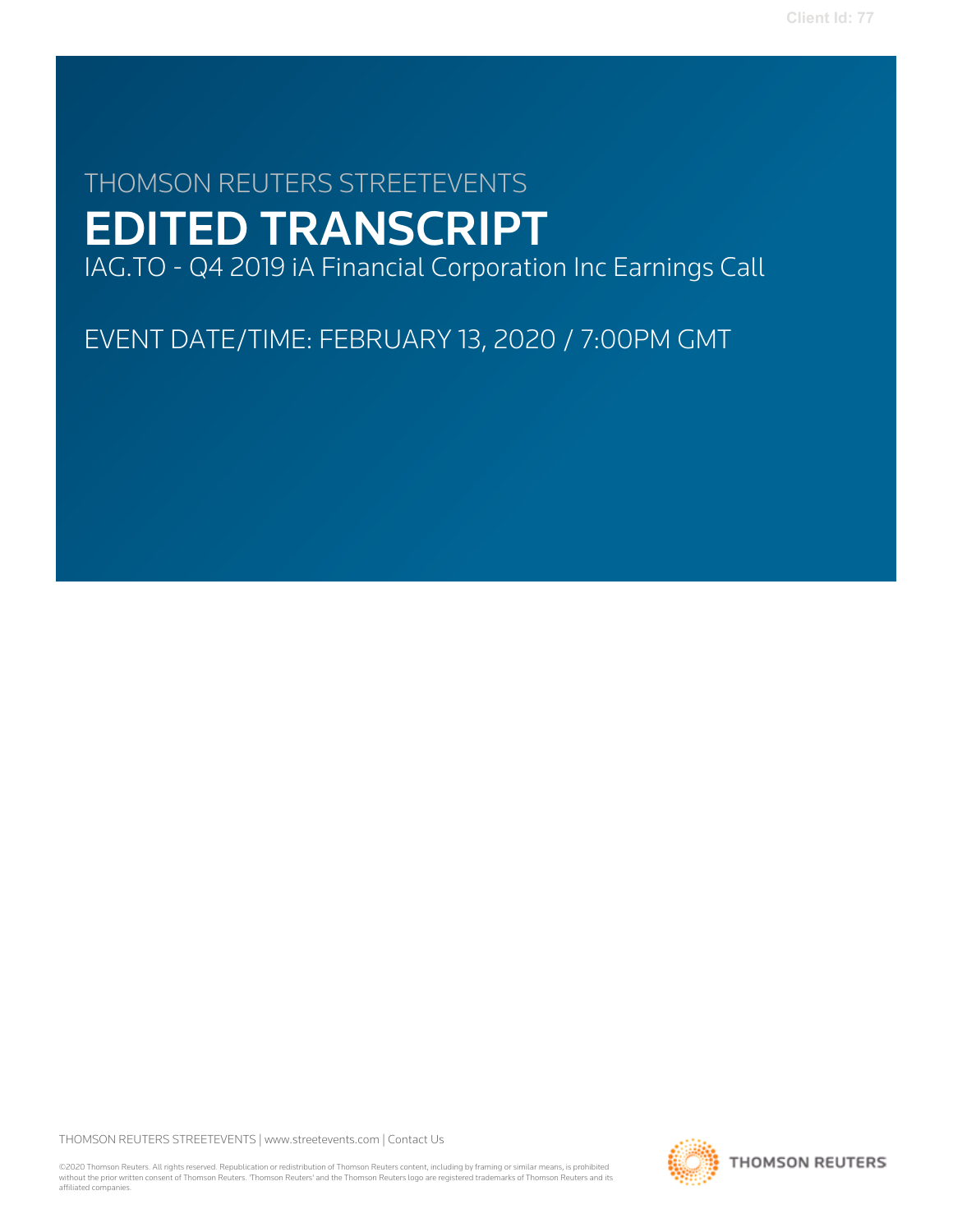# **CORPORATE PARTICIPANTS**

**[Denis Ricard](#page-2-0)** iA Financial Corporation Inc. - CEO, President & Director **[Jacques Potvin](#page-3-0)** iA Financial Corporation Inc. - Executive VP, CFO & Chief Actuary **[Marie-Annick Bonneau](#page-1-0)** iA Financial Corporation Inc. - Head of IR **[Michael Stickney](#page-3-1)** iA Financial Corporation Inc. - Executive VP & Chief Growth Officer **[Renée Laflamme](#page-6-0)** iA Financial Corporation Inc. - Executive VP of Individual Insurance, Savings & Retirement **[Sean O'Brien](#page-6-1)** iA Financial Corporation Inc. - SVP of Dealer Services

# **CONFERENCE CALL PARTICIPANTS**

**[Darko Mihelic](#page-14-0)** RBC Capital Markets, Research Division - MD & Equity Analyst **[Doug Young](#page-11-0)** Desjardins Securities Inc., Research Division - Diversified Financials and Insurance Analyst **[Gabriel Dechaine](#page-6-2)** National Bank Financial, Inc., Research Division - Analyst **[Meny Grauman](#page-5-0)** Cormark Securities Inc., Research Division - MD & Head of Institutional Equity Research **[Paul Holden](#page-10-0)** CIBC Capital Markets, Research Division - Executive Director of Institutional Equity Research **[Scott Chan](#page-15-0)** Canaccord Genuity Corp., Research Division - Director of Research of Financials & Financial Services Analyst **[Stephen Theriault](#page-7-0)** Eight Capital, Research Division - Principal & Head of Research **[Sumit Malhotra](#page-8-0)** Scotiabank Global Banking and Markets, Research Division - MD of Canadian Financial Services **[Tom MacKinnon](#page-13-0)** BMO Capital Markets Equity Research - MD & Analyst

# **PRESENTATION**

#### **Operator**

Greetings, and welcome to the Industrial Alliance Fourth Quarter Earnings Results Conference Call. (Operator Instructions) As a reminder, this conference is being recorded on Thursday, February 13, 2020.

<span id="page-1-0"></span>I would now like to turn the conference over to Marie-Annick Bonneau, Director of Investor Relations. Please go ahead.

# **Marie-Annick Bonneau** - iA Financial Corporation Inc. - Head of IR

Good afternoon, and welcome to IAG's Fourth Quarter and Year-End Earnings Conference Call.

Before we start, please note that all of our Q4 documents, including the news release, the slides for this conference call, the MD&A and the supplementary information package are posted in the Investor Relations section of our website at ia.ca.

This conference call is open to financial community, the media and the public. The call will begin with prepared remarks, followed by a question period, which is reserved for financial analysts. A recording of this call will be available for 1 week starting this evening. The archived webcast will be available for 90 days, and a transcript will be available on our website in the next week.

I also want to draw your attention to the word about forward-looking statements at the end of the slide package. A detailed discussion of the company's risk is provided in our 2019 MD&A available on SEDAR and on our website.

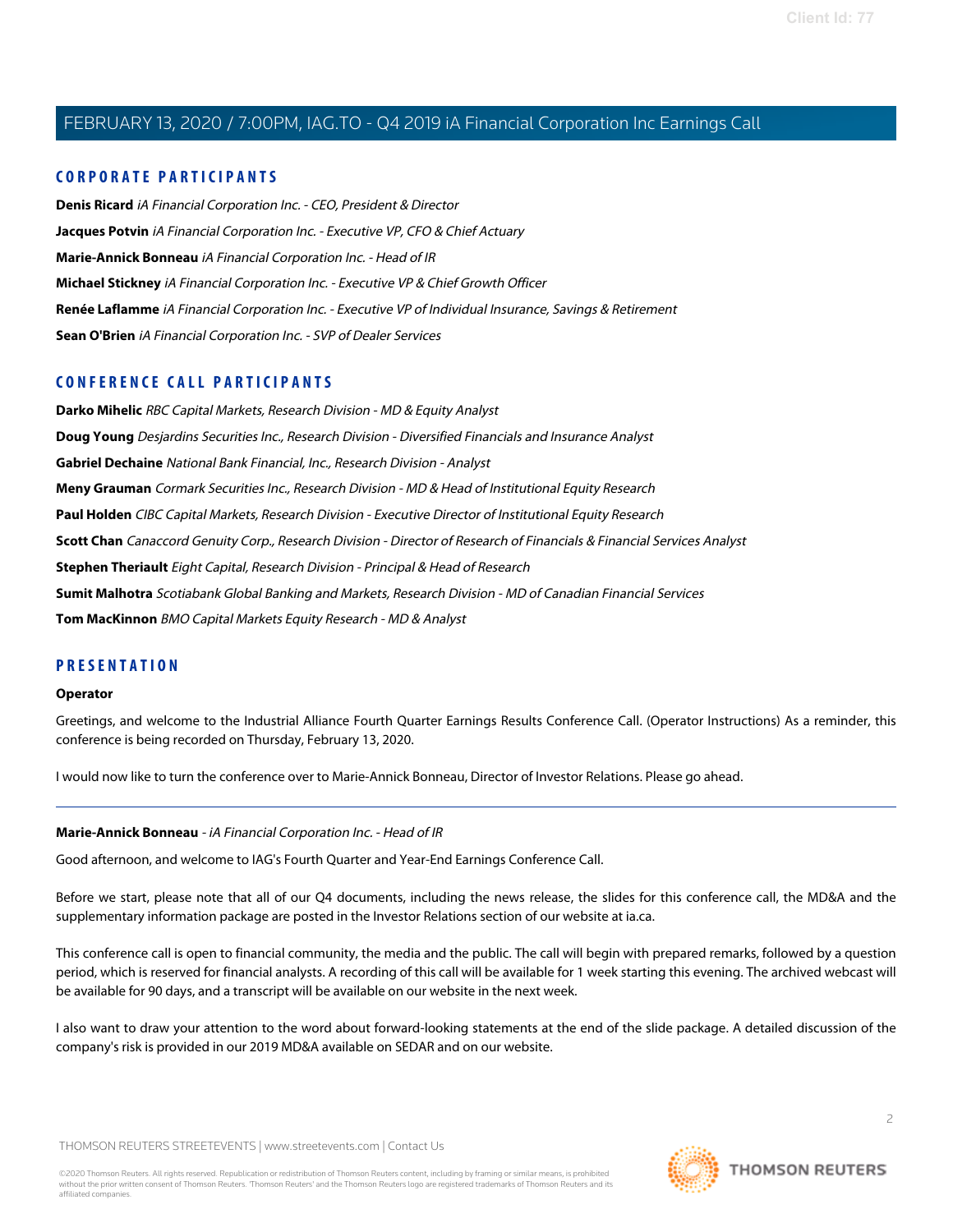I will now turn the call over to our President and CEO, Denis Ricard.

# <span id="page-2-0"></span>**Denis Ricard** - iA Financial Corporation Inc. - CEO, President & Director

Good afternoon, everyone, and thank you for joining us on the call today. I will, first, introduce everyone attending the call on behalf of iA. Jacques Potvin, Chief Actuary and CFO; Mike Stickney, Chief Growth Officer; Alain Bergeron, Chief Investment Officer; Renée Laflamme, in charge of Individual Insurance and Annuities; Carl Mustos, responsible of our Mutual Fund Business and Wealth Management Distribution Affiliates; Sean O'Brien, in charge of our Dealer Services and iA Auto and Home; and Martin Bélanger, responsible of our Group Businesses.

Now for the results. Q4, like 2019 as a whole was very positive for iA Financial Group. As shown on Slide 3, reported EPS at \$1.59 is at the top of guidance and core EPS at \$1.62 is above guidance. Several positive items, which will be presented in further detail by Jacques, explain these good earnings results.

For the full year, reported EPS of \$6.40, and core EPS of \$6.26 are both above guidance. Reported ROE for the full year and core ROE, both expanded in 2019 and are also above guidance at 12.9% and 12.6%, respectively.

In fact, as you can see on Slide 7, for all metrics, our 2019 results are favorable. As for our book value per share, it continued to grow by 10% in 2019 and was at \$51.99 as of December 31, 2019.

In view of our strong 2019 results, and of our comfortable capital position, we are happy to increase by 7.8% our quarterly dividend to common shareholders.

In addition to our solid financial results, 2019 was marked by the announcement of the acquisition of IAS Parent Holdings. IAS is one of the largest independent providers of solution in the U.S. vehicle warranty market. And, following completion of this acquisition, iA will be a leader in North American vehicle warranties market. This acquisition, which should materialize during the first half of 2020, is a thoughtful step in the execution of our growth strategy. We are happy that we are able to deploy capital in areas with high-growth potential in which we have expertise.

In 2020, the continuing execution of our growth plan will remain a priority. Firstly, we will complete the IAS acquisition as well as the integration of WGI and Lubrico, the companies that we acquired in early January in the Canadian vehicle warranties market. At the same time, we will vigorously pursue our organic growth by building on the strength of our distribution networks and the breadth of our product offering.

Operating efficiency and client experience are 2 other key components of our strategy which are supported and can be improved by an optimized use of technology. In 2020, we will make meaningful investments in technology that will focus on improving efficiencies and providing a superior experience for clients and distributors. These investments will enable us to sustainably achieve our financial objectives in the long run.

Among other things, these IT initiatives will facilitate and improve the experience of our clients and distributors in their dealings with iA, and will support our business growth. I will conclude my remarks by highlighting the tremendous work of our people. Our outstanding performance in 2019 is the result of their hard work and strong performance, and I want to thank them.

I will now let Mike, our Chief Growth Officer, comment on Q4 business growth. Following Mike's remarks, Jacques will give an update on the earnings and capital. Jacques will also provide information on the guidance for 2020.

On that note, I'll pass it over to Mike.

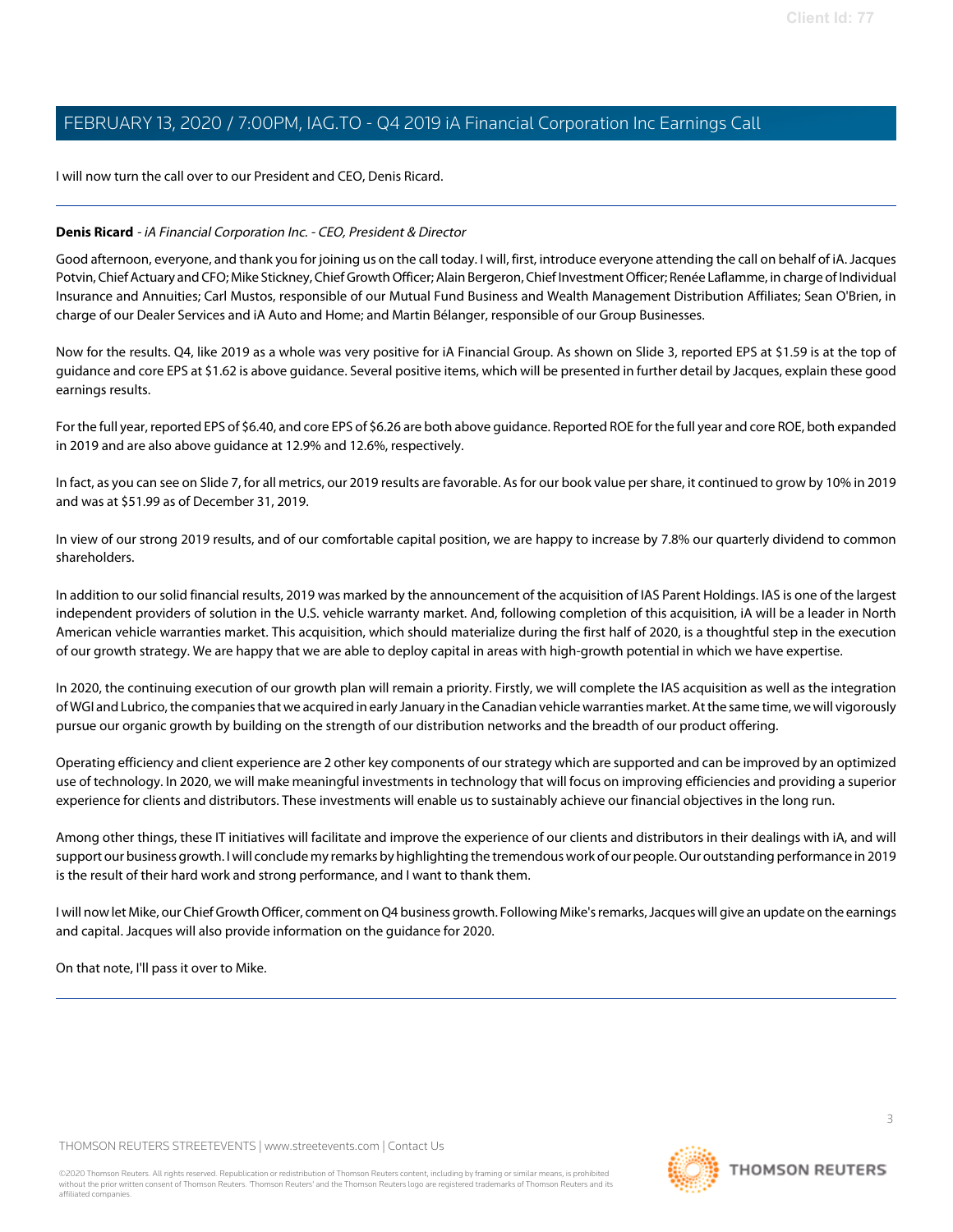# <span id="page-3-1"></span>**Michael Stickney** - iA Financial Corporation Inc. - Executive VP & Chief Growth Officer

Good afternoon, everyone. During Q4 2019, business growth was generally very good. Premiums and deposits grew by 21% year-over-year and were over \$3 billion at the end of the quarter. Also assets under management exceeded \$100 billion, which propelled total AUA, AUM to \$189.5 billion, with a resulting solid 12% growth in 2019.

I will now comment on sales by line of business. Please refer to Slide 5. Individual sales had a strong finish to the year, with an 8% year-over-year increase in sales, totaling more than \$51 million. About Individual Wealth Management, starting with seg fund sales, our excellent results in Q4 demonstrate that we continue to be in a leading position in Canada. Gross sales were up 38% year-over-year, and we remain #1 in the industry with net sales totaling \$244 million for the quarter and \$663 million for the year.

Mutual fund sales improved as gross sales were up 18% year-over-year. In almost all networks, iA Clarington's mutual fund and ETF sales were net positive in the quarter. These results are quite promising, and we are encouraged for our prospects for continued success.

Overall, our group insurance business sales were about the same as last year's sales for the quarter and the year. As for our group savings and retirement sector, Q4 sales were up 35% year-over-year, a good way to conclude a very good year.

U.S. operations sales momentum remains strong as sales for the quarter increased by 37% in Individual Insurance and 36% in Dealer services. 2019 was a great year for both U.S. divisions, with sales growth exceeding 20%.

Now ending the sales overview with our affiliate, iA Home and Auto, where written premium continued their steady growth and increased 11% year-over-year. Sales for the full year increased by a solid 9%, which is quite good in such a competitive environment.

I also want to make a comment briefly on the acquisitions. In December, we announced the acquisition of an American company, IAS Parent Holdings. We still expect to close this important acquisition in the first half of 2020. IAS is complementary to iA, and it will support our expansion efforts in the U.S. vehicle warranties market.

In January, we also announced the acquisition of WGI and Lubrico. They will strengthen our leading position in the Canadian vehicle warranties market by achieving scale and industry-leading productivity and by increasing our presence in the used car market. These acquisitions are well aligned with our organization's growth plan, and our vision to be a leader in the vehicle warranties in both Canada and the United States.

<span id="page-3-0"></span>I will now turn it over to Jacques to comment on Q4 earnings.

# **Jacques Potvin** - iA Financial Corporation Inc. - Executive VP, CFO & Chief Actuary

Thank you, Mike, and good afternoon, everyone. Again, profitability was very good in Q4.

As presented on Slide 7, reported EPS was at the top of our guidance, and core EPS was above guidance. Generally speaking, our results also compare positively with our 2019 guidance.

Items of note for experience gain and loss versus expected profits appear on Slide 8. On the positive side, strain, taxes and macroeconomic variations were favorable to earnings. On another side, an increase of our litigation provision had a onetime negative impact of \$0.14 EPS. Take note, this is not related at all to Ituna.

We also had a software write-down during the quarter, which represents a loss of \$0.07. Part of it is due to our decision to exit the residential mortgage market. The other part mainly results from technology changes related to the implementation of IFRS 17.

Policyholder experience, which generated a small loss, is detailed on Slide 9. Experience in Industrial Insurance was globally positive. Individual Wealth Management had a loss of \$0.06 due to less favorable expenses, longevity and sales mix. In Group Insurance, experience was positive for

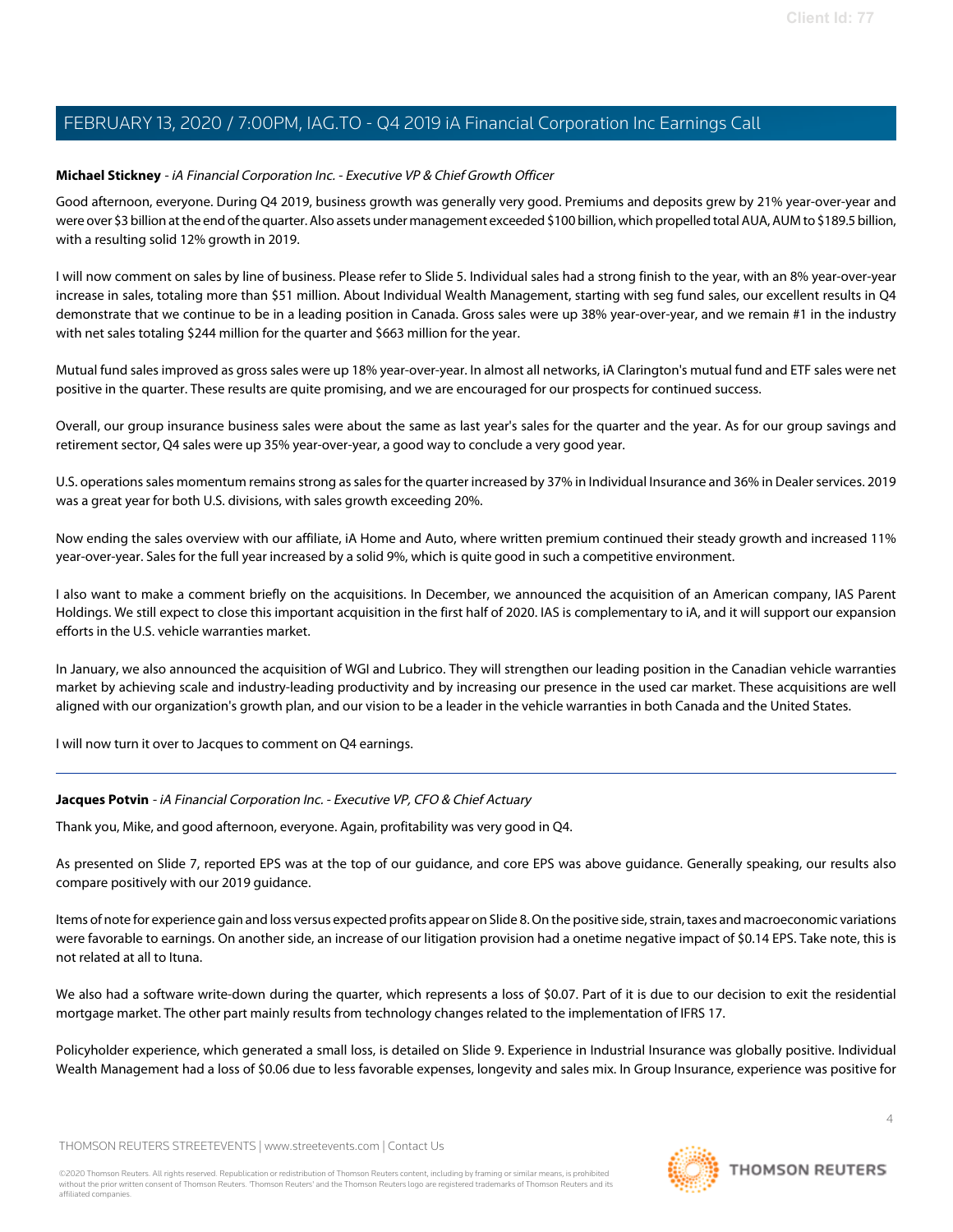long-term disabilities in the Employee Plans division. The Dealer Services division generated a loss, which can mainly be explained by higher expenses and unfavorable experience in creditor insurance.

As for Group Savings and Retirement, it produced a small gain. Finally, both U.S. divisions generate experience gains this quarter, totaling \$0.04.

Our results in the U.S. in 2019 confirm the growth potential of this market.

Looking back at 2019, I'm very satisfied with our results, which were quite positive. I will now comment on our year-end actuarial assumption review. Please refer to Slide 10.

For policyholder assumptions, such as mortality, morbidity and lapse, we made some minor adjustments, which resulted in a small reserve strengthening. Also, a reserve release from economic assumptions was partly offset by a reserve strengthening for the adjustment of expense assumptions.

Globally, as expected, the outcome was immaterial with a \$0.02 positive impact.

Now turning to income on capital on Slide 21. Some items are worth mentioning. iA Auto and Home completed 2019 with another positive quarter despite a weather event in Québec that cost \$0.04 during the quarter. On the other hand, a charge was incurred as a result of the software write-down that I already mentioned. There was also a onetime charge for an accounting adjustment of the participating policyholders' account. These charges were partly offset by higher-than-expected investment income.

Moving to taxes. The effective tax rate for the fourth quarter was more favorable than expected and, at 16.6%, was below our target range. You may remember the tax optimization work that I mentioned during our Q3 earnings call. This work was applied to previous years, resulting in a onetime gain. I refer you to Slide 20 for more information on taxes.

Regarding our capital position, which is presented on slides 12 to 14. Our solvency ratio was 133% at December 31, 2019. Many items explain the change quarter-over-quarter in our solvency ratio. Among other things, I want to mention the positive impact of investment strategies to reduce macroeconomic risks and organic capital generation. Also, in Q4, our capital was reduced by real estate acquisitions.

Our solvency ratio should decrease in the first half of 2020 as a result of the acquisitions that were announced in December and January. It is then expected to be within or slightly above our target range of 110% to 116%. This target range is appropriate for iA's risk profile, and we continue to be very comfortable with our capital position.

In addition, the solvency ratio sensitivity remains low, along with our leverage ratio, which is currently below 22%.

Finally, organic capital generation was strong in 2019, which allowed us to achieve our goal to generate over \$250 million. We will keep the same target for 2020, as we expect capital generation to remain strong.

I will conclude my remarks by presenting our expectations for 2020. Please refer to Slide 16 and 17. First, we expect our 2020 core EPS to be between \$6.30 and \$6.90. This represents an 11% increase for the midpoint of our core EPS guidance. EPS growth in 2020 is expected to come mainly from organic growth and profitability improvement initiatives. The company's acquisition in recent years will also contribute to EPS growth.

As for the ROE, increased return on common shareholders' equity is an important objective for the company. After exceeding guidance in 2019, we are also raising our target range for ROE to between 11.5% and 13%. This increase in ROE target range for 2020 reflects the success of recent initiatives to improve profitability.

We also improved our target for strain, which confirms a sustained improvement in this metric over the past few years. Finally, our target for our solvency ratio, our dividend payout ratio and the effective tax rate remain unchanged for 2020.

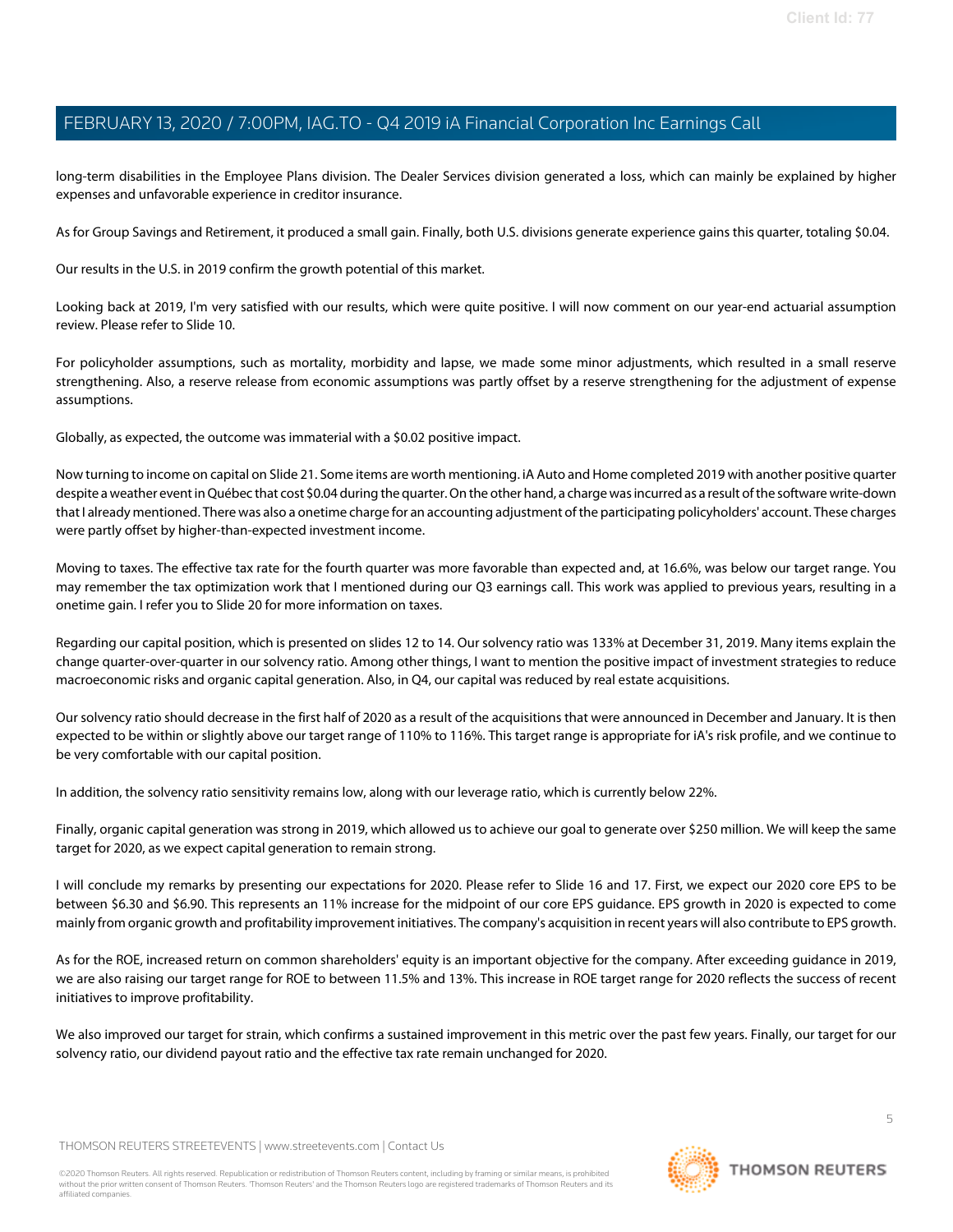Operator, we will now take questions.

# **QUESTIONS AND ANSWERS**

# **Operator**

<span id="page-5-0"></span>(Operator Instructions) Our first question comes from the line of Meny Grauman with Cormark Securities.

# **Meny Grauman** - Cormark Securities Inc., Research Division - MD & Head of Institutional Equity Research

Just a question on how we should interpret the 2020 EPS guidance given that, at the low end, it implied basically flat year-over-year growth? And even at the upper end, around 10%, which you did much better in 2019. So I guess the question is, is there a message there?

# **Denis Ricard** - iA Financial Corporation Inc. - CEO, President & Director

Okay. Thank you, Meny. It's Denis here. Let's say that I would like first to reiterate the message that we made at our last Investor Day, that we are aiming to grow the EPS by at least 10-year -- 10% a year in average. And so that was our message, 10% a year in average.

As you know, when we look at the objective for 2020, we're talking about 11% above our 2019 midpoint guidance, and this is pretty much in line with the commitment that we made in the past. We've taken into consideration, for the 2020, the positive development of 2019, like the good performance of the stock market. But we also incorporated in our 2020 guidance, the fact that we are ramping up some investments in technology to improve productivity and increased growth in the future. And basically, those investment will have some positive impact, but those positive impacts will probably materialize more after 2020.

And I shall add also that, at the same time, we've considered some additional expenses to run our businesses that are related to IFRS 17 implementation, the ramping up of our data security and also the impact of low interest rates on our pension plan costs.

# **Meny Grauman** - Cormark Securities Inc., Research Division - MD & Head of Institutional Equity Research

And then just a question on capital release. In 2019, you know the \$420 million in capital release from investment strategies. I'm just wondering, if you look out to 2020, is there more available for you to do in 2020?

#### **Jacques Potvin** - iA Financial Corporation Inc. - Executive VP, CFO & Chief Actuary

Jacques speaking here. That's a good observation, Meny. For sure this year -- in 2019, we did change our exposure to the public equity using call spread. By doing that, we released a huge amount of capital. Like we said at previous calls, we'll continue to look into those kind of opportunities. So we have nothing to announce for the moment, but we will continue to do that.

As for the reduction of our IRR sensitivity, you will have noticed from the slides we provided that we have achieved our goal. So on that, there's always new business. So that will be a little bit less, but we will continue, of course, to optimize our investment strategy.

#### **Meny Grauman** - Cormark Securities Inc., Research Division - MD & Head of Institutional Equity Research

And then finally for me. I just noticed, on a year-over-year basis, a 10% drop in the number of carrier reps. I'm wondering if there's any story there? Is this something meaningful from your perspective? Or just regular variability? It seems a little larger than what we've seen.

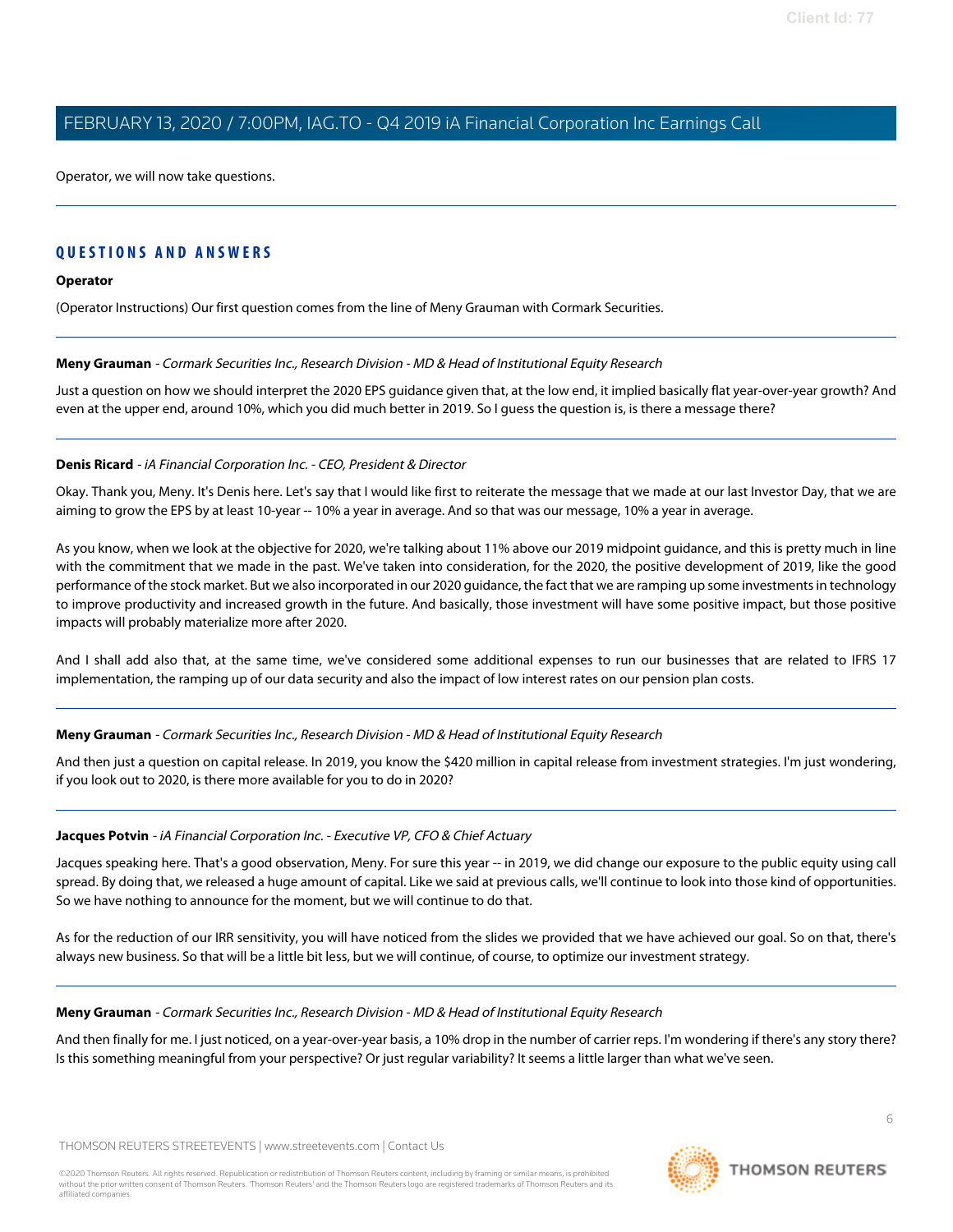# <span id="page-6-0"></span>**Renée Laflamme** - iA Financial Corporation Inc. - Executive VP of Individual Insurance, Savings & Retirement

This is Renée speaking. We actually got a very good year in terms of recruiting. So you should see that number coming back up in 2020 as we proceeded yet to their licensing process, but we do have an extremely good momentum in the carrier network.

#### **Operator**

<span id="page-6-2"></span>Our next question comes from the line of Gabriel Dechaine with National Bank Financial.

# **Gabriel Dechaine** - National Bank Financial, Inc., Research Division - Analyst

First question on the alternative auto lending business. We're at around \$730 million sizeable loan book. I believe you're capping that at \$750 million, but might be some prime in there, so the numbers could change a bit. I'm just wondering if you're thinking more about the amount of capital you want to put into that business? Or what are the size of it, rather?

# **Denis Ricard** - iA Financial Corporation Inc. - CEO, President & Director

<span id="page-6-1"></span>It's Denis here. I will leave Sean answer that question, but let me say first that we are quite pleased with the progression of that business so far and the results that they produce. So I'll leave it to Sean to answer.

# **Sean O'Brien** - iA Financial Corporation Inc. - SVP of Dealer Services

Yes. The quick answer is that limit was increased. We went to investment, that limit has been increased to \$1 billion, which will carry us through for probably another 1.5 year at our current growth rate, which is slowing down from where it's been, but still quite happy with the growth and performance of that book.

# **Gabriel Dechaine** - National Bank Financial, Inc., Research Division - Analyst

Okay. And then could you talk a bit more about the... I guess, there was an experience loss of \$0.01 due to some provision. I don't know if you're... like, is there an IFRS 9 impact there? Or is that specific provisions that you're seeing? And what's shaking up in that book from a credit standpoint?

# **Sean O'Brien** - iA Financial Corporation Inc. - SVP of Dealer Services

Yes, it's still Sean on here. But experience is close to our expectations. There's no worrying or negative trends, but we're obviously watching it very closely. And I look at 2020, I think we're going to be pretty much on our plan for '20.

**Gabriel Dechaine** - National Bank Financial, Inc., Research Division - Analyst

So does that mean flat from these levels? Flat ratio...

**Sean O'Brien** - iA Financial Corporation Inc. - SVP of Dealer Services

Yes. Flat, flat. Correct.

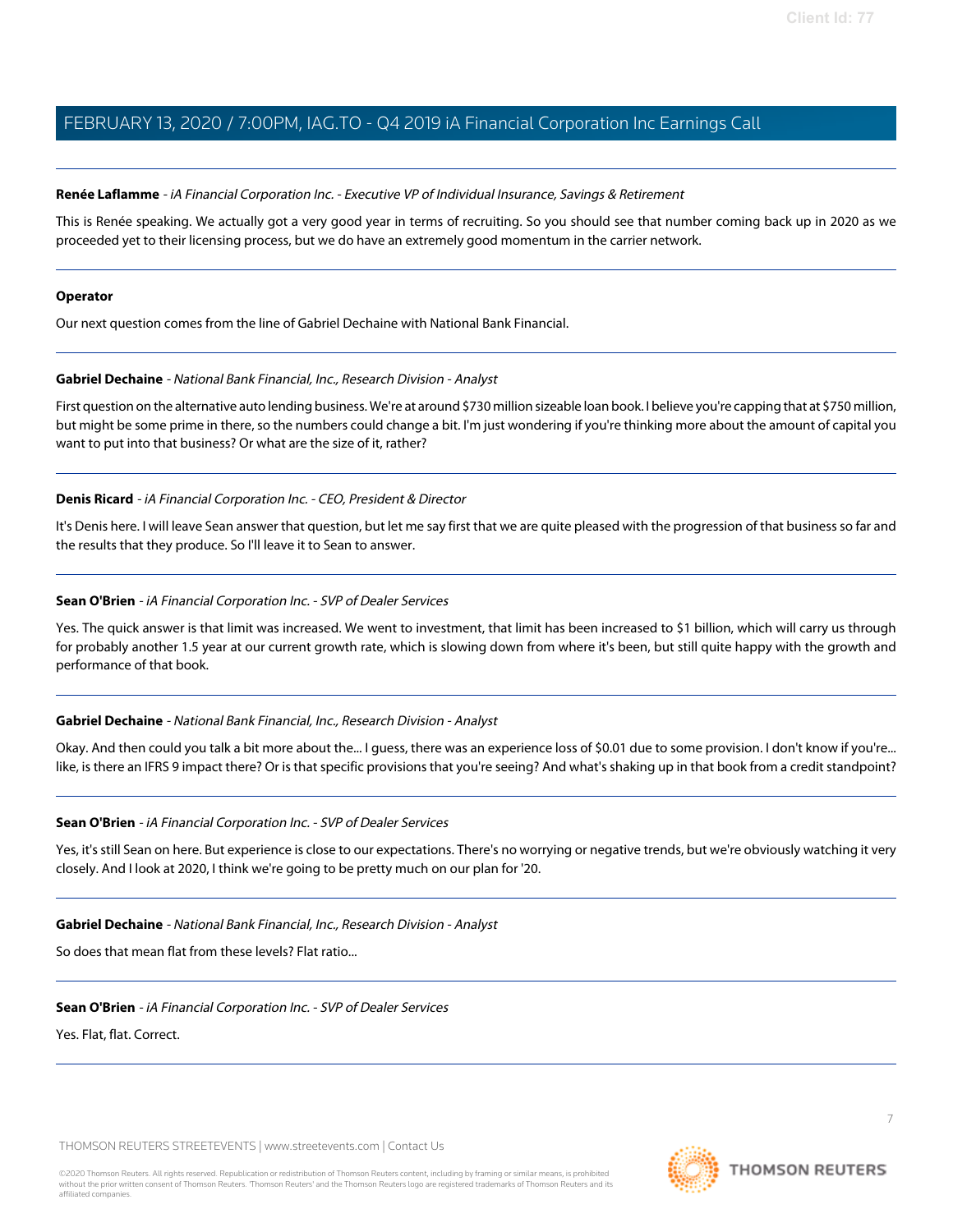# **Gabriel Dechaine** - National Bank Financial, Inc., Research Division - Analyst

Okay. And I'm sorry if this was asked already, I wasn't paying attention. But... you've made a few acquisitions in the last little while, including the 3 smaller ones in Canada and then the big one in the U.S. I see the slide deck showing that you've updated your dry powder figure to \$400 million, and that's pretty much all set capacity at this stage. Are you still on the lookout for acquisitions? And when I say acquisitions, I mean, bigger ones like small MGAs, I don't think that's a big deal. But could there be more larger acquisitions in the near term? Or are you really focused on integration and execution at this point?

# **Denis Ricard** - iA Financial Corporation Inc. - CEO, President & Director

It's Denis here. Obviously, with the recent acquisitions, there is a huge focus to execute on those and make sure that we reap the benefit out of these acquisitions. So the focus will be there. At the same time, we're open to tuck-in acquisitions in the various businesses we're in. So that would be my answer to that.

# **Gabriel Dechaine** - National Bank Financial, Inc., Research Division - Analyst

Okay. No, that's clear. And last one, just a quick one then. Jacques, you were kind enough to point out that the litigation provision was not related to Ituna, it is still a pretty big number. I'm just wondering what business line that was related to? I know you can't tell me specifics obviously, but the business line perhaps.

# **Renée Laflamme** - iA Financial Corporation Inc. - Executive VP of Individual Insurance, Savings & Retirement

Yes. This is Renée speaking. So it's in Individual Life. So the number represent mainly from a settlement that was done in the Universal Life, a group of Universal Life policyholders in January. And it's a settlement that is a conclusion of a private mediation process.

# <span id="page-7-0"></span>**Operator**

Our next question comes from the line of Steve Theriault with Eight Capital.

# **Stephen Theriault** - Eight Capital, Research Division - Principal & Head of Research

I had a couple of quick questions. But before that, I want to clarify, I think it was Meny asking about the guidance and looking at Slide 16. Does that \$6.90 to \$6.30, does that incorporate the \$0.15 of accretion that you point out in the MD&A from the acquisition, I guess, in the back half of 2020? Or is it more on a reported basis? Like it talks about a neutral impact in 2020 and a \$0.15 impact in terms of accretion in 2020, excluding integration. Just want to make sure I have the right reference point.

# **Jacques Potvin** - iA Financial Corporation Inc. - Executive VP, CFO & Chief Actuary

Jacques speaking here. Actually, what we will do, we will present the integration expenses as a noncore item every quarter. So here, when you look at our guidance, it's the core.

# **Stephen Theriault** - Eight Capital, Research Division - Principal & Head of Research

So that \$6.90 at the top end of the range includes \$0.15 of accretion?

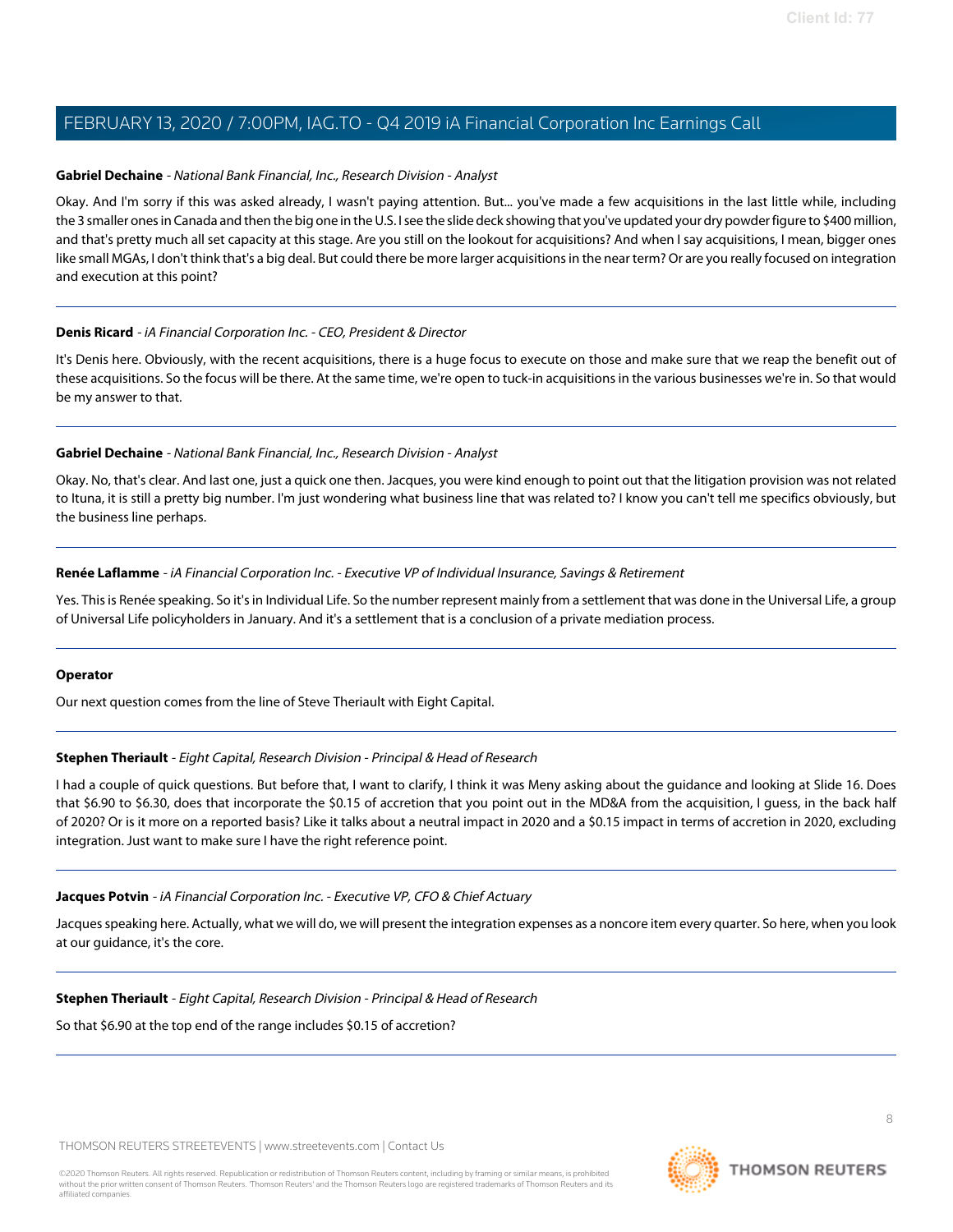# **Jacques Potvin** - iA Financial Corporation Inc. - Executive VP, CFO & Chief Actuary

Exactly, yes.

# **Stephen Theriault** - Eight Capital, Research Division - Principal & Head of Research

Okay. And then I noticed the experience in the creditor insurance line has been negative for a couple of quarters. Can we get some details on some of the drivers there?

# **Jacques Potvin** - iA Financial Corporation Inc. - Executive VP, CFO & Chief Actuary

Actually, because of regulation, sales are lower in that division, specific division. We're quite pleased because it's an increase on the P&C side. However, the expenses as a percentage of the premium are higher. So that has an impact on the experience.

# **Stephen Theriault** - Eight Capital, Research Division - Principal & Head of Research

Okay. So just from the lower volumes. Okay. And then last thing for me. Looking at the U.S. division, expected profit growth was showing really strong growth, but little, quite close to flat in Q4. Can we hear about some of the drivers there? Some color would be helpful.

# **Jacques Potvin** - iA Financial Corporation Inc. - Executive VP, CFO & Chief Actuary

Yes. Actually, that's a good observation, Steve. Actually, when we look at that, it was the first time that we tried to do a seasonality quarter-by-quarter. And probably, if you look at the growth of Q3, which was 35%, this 1%, 2%. So probably, there was a sense that should have been allocated in Q4 instead of Q3. So, we will be better next year with our quarter seasonality on that line of business.

# **Stephen Theriault** - Eight Capital, Research Division - Principal & Head of Research

So next year, it'll be be smooth versus that lumpiness is what you're saying?

# **Jacques Potvin** - iA Financial Corporation Inc. - Executive VP, CFO & Chief Actuary

Yes, because if you look at the results, we are very proud of the results. The sales are very good. If you look at that business it is a fee income business, and also the experience on the risk retained has been positive. So we are showing a \$0.03 gain there. But part of it is probably explained by seasonality of the budget.

# <span id="page-8-0"></span>**Operator**

Our next question comes from Sumit Mahotra with Scotiabank.

**Sumit Malhotra** - Scotiabank Global Banking and Markets, Research Division - MD of Canadian Financial Services

A couple of clarification questions just to start. On that litigation that you said was mediated, was iA the only life insurance company that was part of that settlement? Or were there other industry members involved?

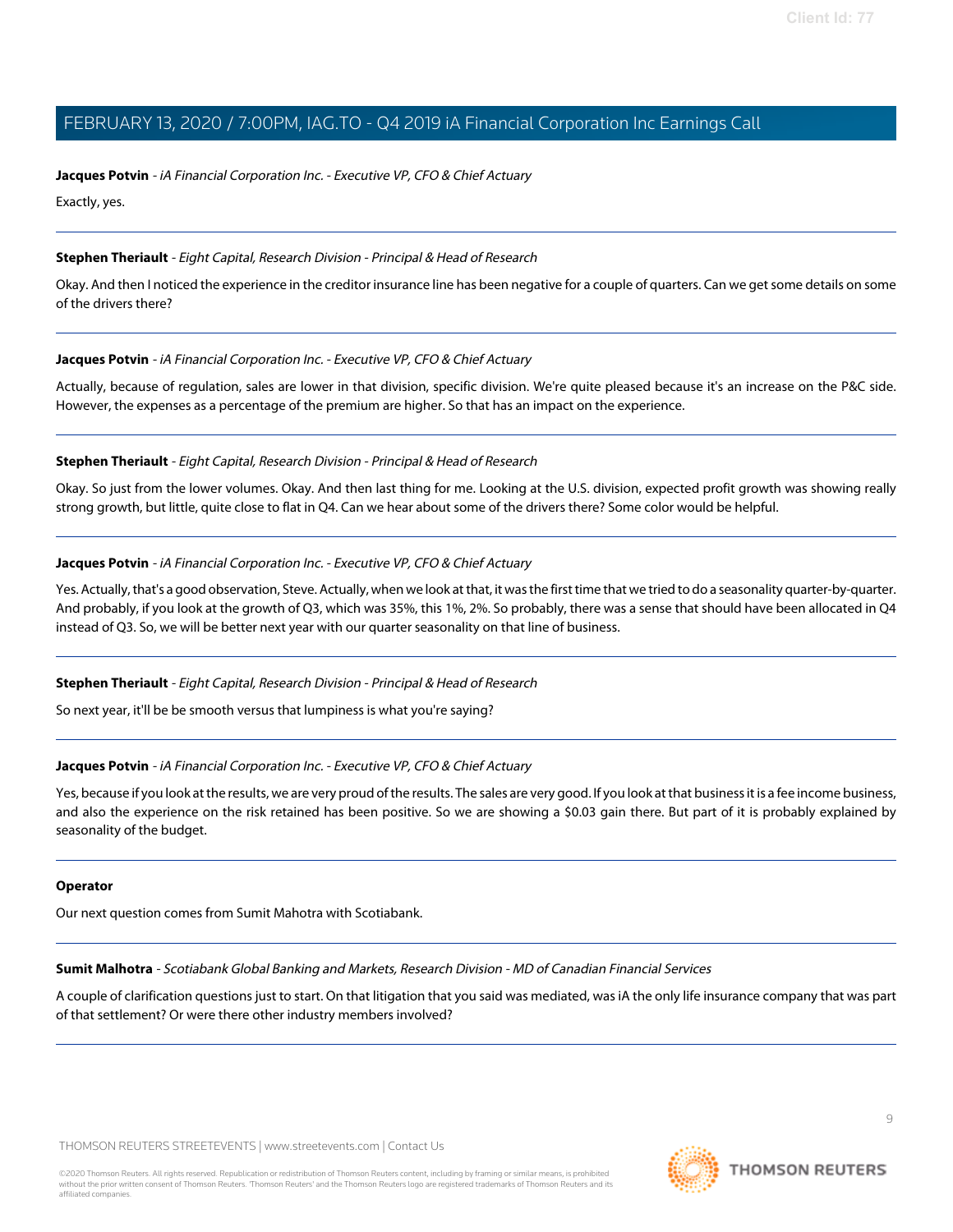# **Renée Laflamme** - iA Financial Corporation Inc. - Executive VP of Individual Insurance, Savings & Retirement

This is Renée speaking. We are the only one.

# **Sumit Malhotra** - Scotiabank Global Banking and Markets, Research Division - MD of Canadian Financial Services

And second one for clarification, probably for Jacques. Just one of the items that was mentioned in the longer list this quarter related to the mortgage, or exiting from the mortgage portfolio. It's not something we've talked about a lot. Can you just give me a bit of a explanation as to this decision to exit the mortgage market? What that means for IAG going forward? Does it have any kind of impact on some of the numbers that we focused on?

# **Denis Ricard** - iA Financial Corporation Inc. - CEO, President & Director

Yes, it's Denis here. That's a good question. Listen, we used to be active in the residential mortgage for a long time. And it was because of some needs in our balance sheet, of the general fund. And nowadays, we don't really need it in our general fund. And we realize that we have some -- I mean, our business is so small, and this isn't the business of head on against the big banks in Canada. So there was no strategic, really good positioning for us in that business. It's very small. For your information, it's very small. And so the decision was made after some strategic thinking that it was better for us to move out of that business. But there's no real financial consequences in our results.

# **Sumit Malhotra** - Scotiabank Global Banking and Markets, Research Division - MD of Canadian Financial Services

All right. And Denis, while you're there, just to stay with you. Since you've been in the role, we've had a lot of conversations around how the company is thinking about capital management and obviously, at the end of the day, capital is to use for your shareholders, and you did that with the IAS acquisition last month. When we look at the pro forma LICAT ratio being at the lower end of your target range or maybe the midpoint of it, how quickly do you think you will be able to build back the LICAT position with some of the changes you've made in terms of the macro exposure or the investment portfolio?

# **Denis Ricard** - iA Financial Corporation Inc. - CEO, President & Director

I think we are in a good position. Because at the end of the day, we have some capability in terms of raising either debt or pref shares. And at the same time, we are generating organic capital on a quarterly basis. So we'll be able to, let's say, replenish our capital position in a reasonable period of time. So I'm quite pleased with the current situation.

# **Sumit Malhotra** - Scotiabank Global Banking and Markets, Research Division - MD of Canadian Financial Services

Last one for me. This one's probably for Jacques. Just looking at your actuarial assumptions review, and I apologize if I missed this, but just want to make sure I understand the expense component as well because I also heard some talk about the technological initiatives that the company is thinking about. So by having the expense item included as one of the areas, for lack of a better term, that you strengthened in the review, does that give you some breathing room in terms of how much you can allocate to expenses on a run rate basis throughout 2020 without it causing an experience loss? Is that the right way to think about it, that basically, you just have more room to invest towards technology without it having as much of an earnings impact?

# **Jacques Potvin** - iA Financial Corporation Inc. - Executive VP, CFO & Chief Actuary

Actually, that's a good observation, Sumit. If you look at all the different lines of business, I would say, for Individual Life Insurance for sure that expenses that I see as recurring, year-after-year. I put them into the reserve calculation. So those expenses, what will happen next year will be the expected profit, that will be the release of the PfAD on that. However, there are some expenses that will be kind of a onetime shot out too. As an

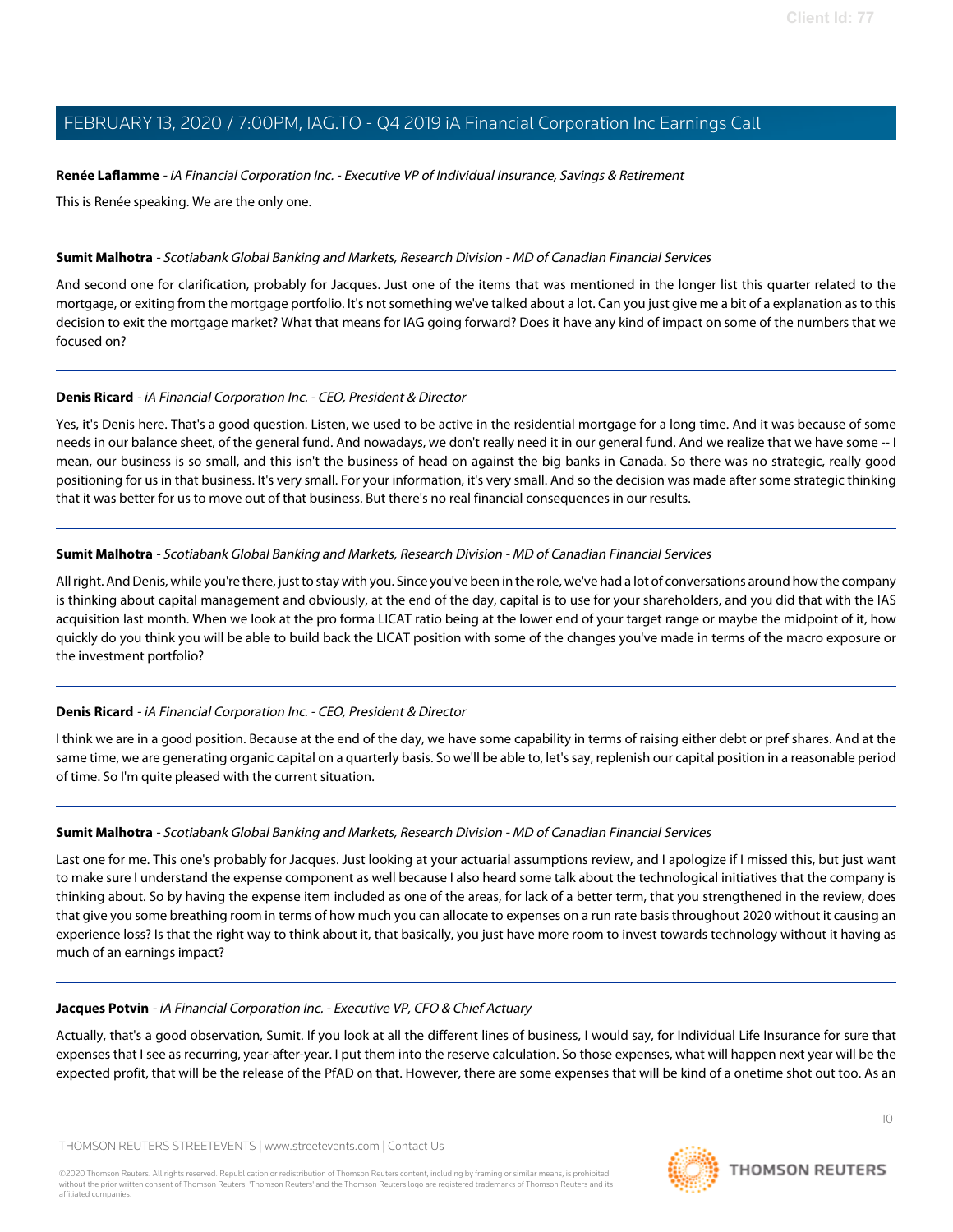example, let's use IFRS 17. The implementation of IFRS 17 we're in the current year of that project right now. And like Denis mentioned, it has an impact on the growth of EPS in 2020, and this won't be recurring as for that, once it will be implemented, it won't be there. So this one will affect the EPS next year. And it will affect also the other lines that are shorter term.

# **Sumit Malhotra** - Scotiabank Global Banking and Markets, Research Division - MD of Canadian Financial Services

Okay. It probably would be useful. Maybe -- I know you have an Investor Day in June, it might be useful to get some more detail on some of the initiatives, especially on the technology side that the company is considering in the overall expenses, but we'll look forward to that in June.

# **Denis Ricard** - iA Financial Corporation Inc. - CEO, President & Director

Yes. I'd like to -- Sumit, if you don't mind, I just -- I'd like to add on this because I think it's an important topic. And you're right that we want to give more color on the Investor Day in terms of our investments. But basically, I'd like to add this, when I became CEO in 2018, there is a process that we started, the whole management team to -- I mean, the top management to -- we did a full and extensive analysis of the businesses we want to be in. And we basically tabled the plan last fall to the Board. And in that plan, we call it 2023 plan, we incorporated some quite ambitious growth objectives. And also, at the same time, important investments in technology, because we are thinking long term, okay? We are a company that think long term, and it's always been a value of this organization. So I think the important thing to keep in mind, because it all relates to the guidance at the end of the day, is that we are still committed to the average 10% EPS growth. And today, obviously, we are disclosing our results, which take into consideration those investments in 2020. But keep in mind that, going forward, we are still committed to that 10% commitment. Stay tuned.

# **Operator**

<span id="page-10-0"></span>Our next question comes from Paul Holden with CIBC World Markets.

# **Paul Holden** - CIBC Capital Markets, Research Division - Executive Director of Institutional Equity Research

Couple of questions related to the interest rate protection. Is there any kind of negative earnings impact associated with eliminating the IRR sensitivity?

# **Jacques Potvin** - iA Financial Corporation Inc. - Executive VP, CFO & Chief Actuary

No. Actually, you can see now that the sensitivity is negative. Actually, if you look at the impact on capital was great, and now the sensitivity just reversed. And actually, it would be impossible for us to be -- to have a 0 sensitivity. We will -- it will vary quarter-by-quarter between plus and minus \$5 million every quarter because it's a dynamic process we're doing, there is new business coming in every quarter, so we have to readjust it. So it's completely nonmaterial, the impact of interest. That's the way we look at it, and we manage it.

# **Paul Holden** - CIBC Capital Markets, Research Division - Executive Director of Institutional Equity Research

Okay. So just to be clear, in terms of the impact to core earnings, whether that's through cost of hedging or some kind of lower investment yield, that's not the case here. You've been able to hedge it out effectively 0 cost to core earnings?

# **Jacques Potvin** - iA Financial Corporation Inc. - Executive VP, CFO & Chief Actuary

I've always mentioned over the call that we've been disciplined. We have had the luxury to, I would say, decide on when we were doing transactions. So we've always been able to do transactions at the term we set there. So we've been very disciplined. So all the transactions we made were great transactions, and we will continue to be disciplined like that.

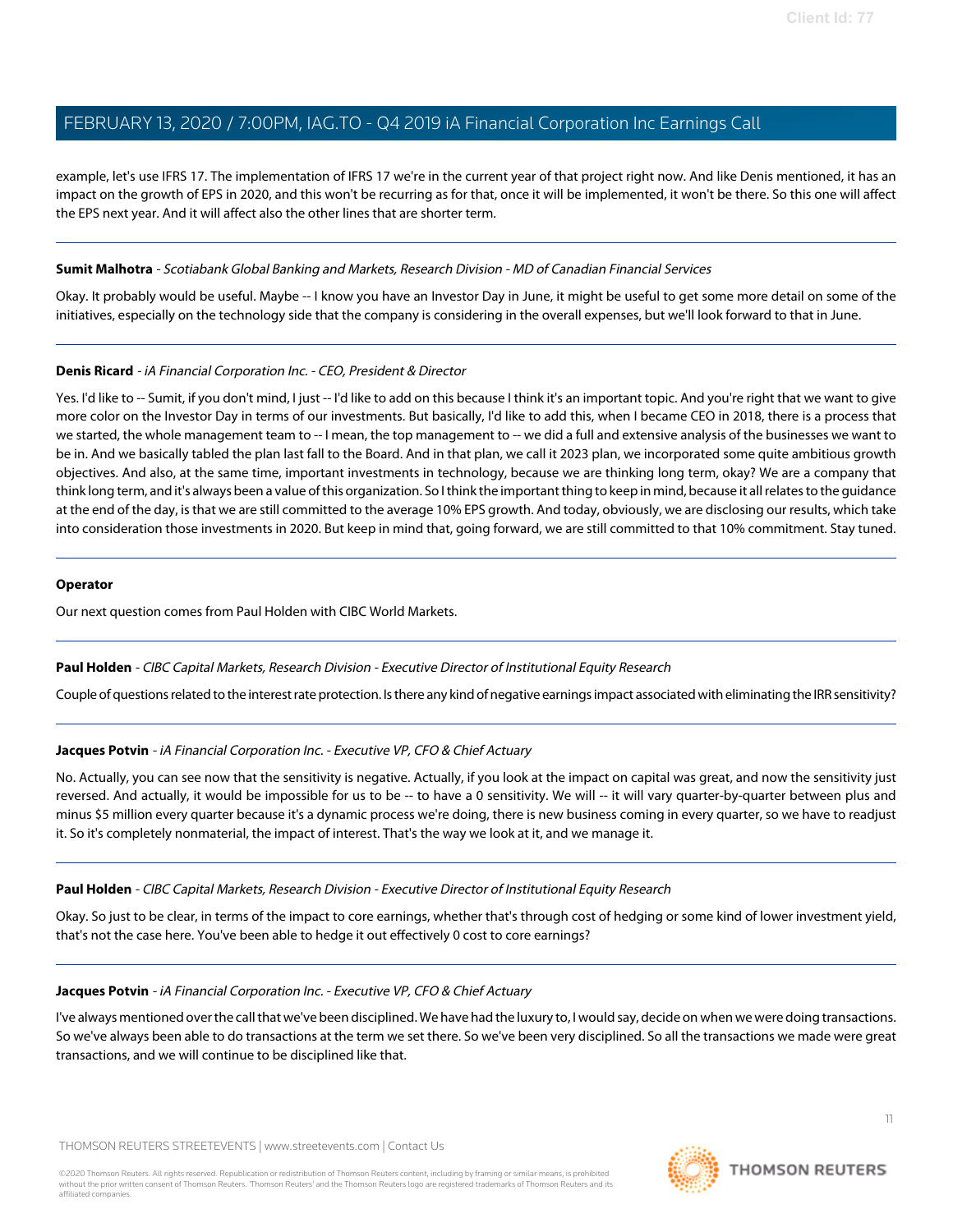# **Paul Holden** - CIBC Capital Markets, Research Division - Executive Director of Institutional Equity Research

Okay. That's great. And then sort of, I guess, related question is, you mentioned you took a number of actions into higher-yielding assets in the quarter, which was a negative impact on capital, but obviously, a positive impact on investment income. Can you be more specific on the type of higher-yielding assets that you invested in?

# **Jacques Potvin** - iA Financial Corporation Inc. - Executive VP, CFO & Chief Actuary

Actually, it's mainly real estate that we bought.

# **Paul Holden** - CIBC Capital Markets, Research Division - Executive Director of Institutional Equity Research

It's the real estate. Okay. So it was previously mentioned. And then last question would be with respect to the Individual Insurance sales a little bit better than target at 8% this year. So maybe you can talk about some of the momentum in that business and how that might project into continued momentum in 2020.

# **Renée Laflamme** - iA Financial Corporation Inc. - Executive VP of Individual Insurance, Savings & Retirement

Yes. This is Renée speaking. Yes, we've had a good last quarter year-over-year. The momentum is great, as I mentioned, we are actually launching a new product next week, Universal Life YRT. So that will keep on the momentum as well as a new platform for administration. And we do have other initiatives coming down the pipe in the next quarters. So we're expecting to be on a good trend for 2020.

# <span id="page-11-0"></span>**Operator**

Our next question comes from Doug Young with Desjardin Capital Markets.

# **Doug Young** - Desjardins Securities Inc., Research Division - Diversified Financials and Insurance Analyst

Probably for Jacques, just the 2019 year-end assumption review. I just wanted to go back to the release on economic assumptions. So the investment gains and strategies to manage macro risk, is that just the assumption essentially that you're moving more of those assets into higher-yielding investments, like real estate? And then the flip side, the UL rate guarantee assumption, hopefully, you can just flesh that out for us a little bit?

# **Jacques Potvin** - iA Financial Corporation Inc. - Executive VP, CFO & Chief Actuary

It's not only that. It's certainly part of it, but it also the improvement in the matching of risks, so we use asset, liability duration matching and all that kind of stuff. So when we we say we derisk the interest rate, for sure, increasing the performance of asset is a part of it, but derisking the sensitivity is another part of it. Real estate is part of that as well. You're right. So it's a bunch of things. And in regards of the guarantee on Universal Life account, actually, we have 2 models. We have a stochastic model and general model and they were not aligned on one assumption, so we simply aligned it and cost some money there.

**Doug Young** - Desjardins Securities Inc., Research Division - Diversified Financials and Insurance Analyst

And so when you talk matching, is this more intersegment notes type of action that you're taking?

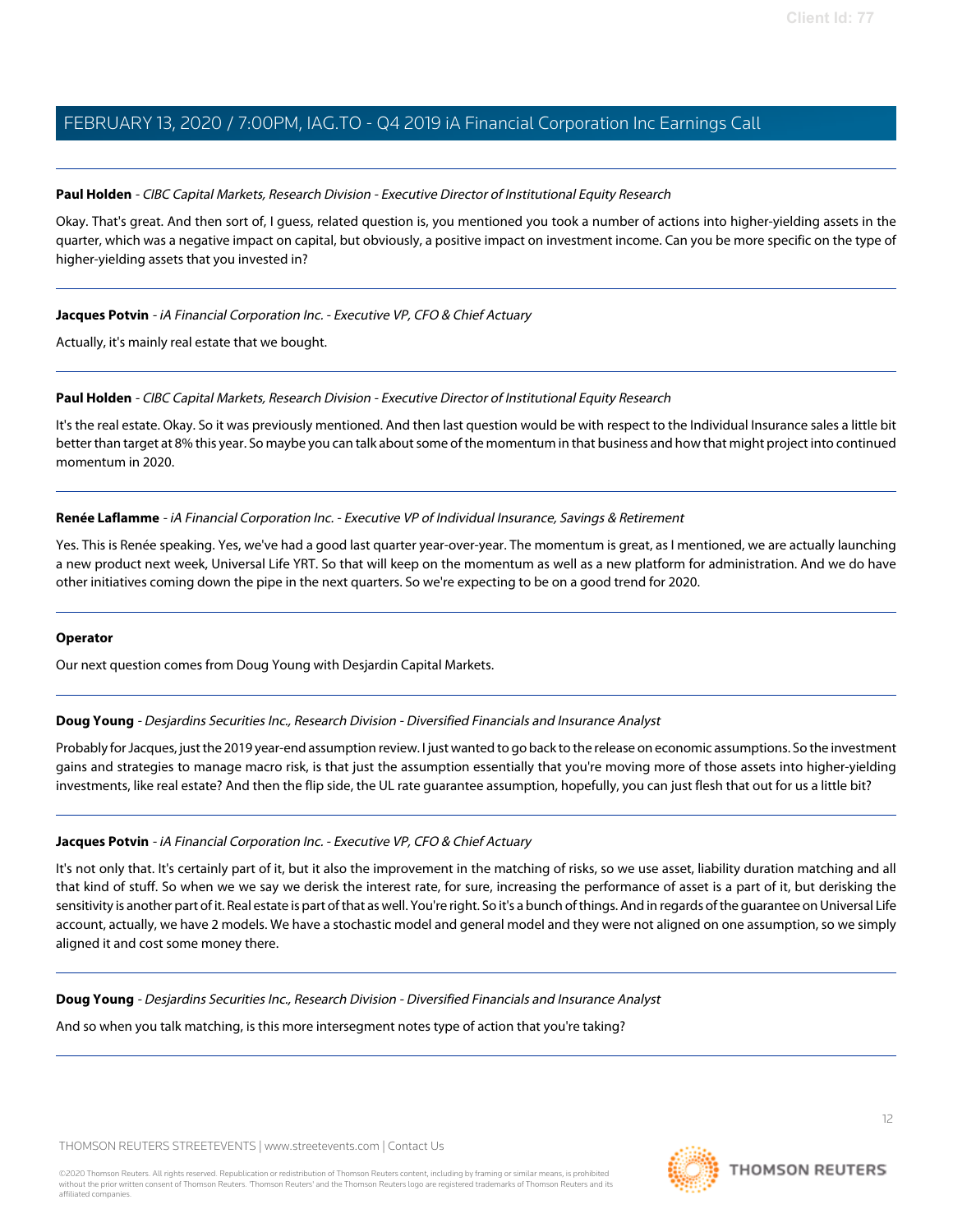# **Jacques Potvin** - iA Financial Corporation Inc. - Executive VP, CFO & Chief Actuary

Intersegment notes, for sure, they are part of it. When you look at the LICAT. In the former regime, we were very encouraged to manage asset, liability matching portfolio by portfolio, line of business by line of business. But now with the LICAT and IFRS 17 coming, we look at it more and more globally as a company. It allows us to be better at, I would say, matching the overall risk of the company. So intersegment notes is certainly part of it.

# **Doug Young** - Desjardins Securities Inc., Research Division - Diversified Financials and Insurance Analyst

And is there more to do? Like -- and so you've done this? I know you've done some of this in the past. And so it creeps back in. How much more -like how far are you in terms -- offer you in terms of matching? And how much more could you do?

# **Jacques Potvin** - iA Financial Corporation Inc. - Executive VP, CFO & Chief Actuary

Actually, if you look at that now, our sensitivity to interest rate is nonexistent, it's within the plus or minus \$5 million. So we achieved our goal. But like I said, it's dynamic. Every quarter, we have new sales. There will be assets that will be renewed. So our goal is to continue to stay at that level. But at the same time there, our investment guy will continue to work to optimize the portfolio. So we'll continue to do some management action on that side.

# **Doug Young** - Desjardins Securities Inc., Research Division - Diversified Financials and Insurance Analyst

Okay. So it sounds like most of that is done. And then just on the expense side, I know you touched on it an earlier question. Is most of that technology related? Or is this -- can you talk a bit about where, like what divisions, a lot of this changes? Is it predominantly technology? Or is there other items that went along with that expense review?

# **Jacques Potvin** - iA Financial Corporation Inc. - Executive VP, CFO & Chief Actuary

Doug, and I think you're speaking about the basis changes, the assumption review?

# **Doug Young** - Desjardins Securities Inc., Research Division - Diversified Financials and Insurance Analyst

Sorry. Yes, sorry, year-end assumption basis?

# **Jacques Potvin** - iA Financial Corporation Inc. - Executive VP, CFO & Chief Actuary

No problem. I wanted to make sure only. It's mainly Life Insurance, the Life Insurance division. And there, like I said earlier, it's expense that I feel that are recurring. Denis mentioned some of them in regard of data security protection. We spoke about IFRS 17 implementation will be costly, but also, we know it's a more complex regime to be -- the cost to run our financial statement in the future will be higher than -- at least in the early years, would be higher than presently because of the complexity of it and different things like that. And about the technology, that's one thing, though, that I should mention to everyone is the fact that in regard of the investment we're doing in technology, I used a prudent approach because I didn't want to recognize all the efficiency gain that we see when we decide to do a project. So I kept some margin on that part.

# **Operator**

(Operator Instructions) Our next question comes from the line of Tom MacKinnon with BMO Capital Markets.

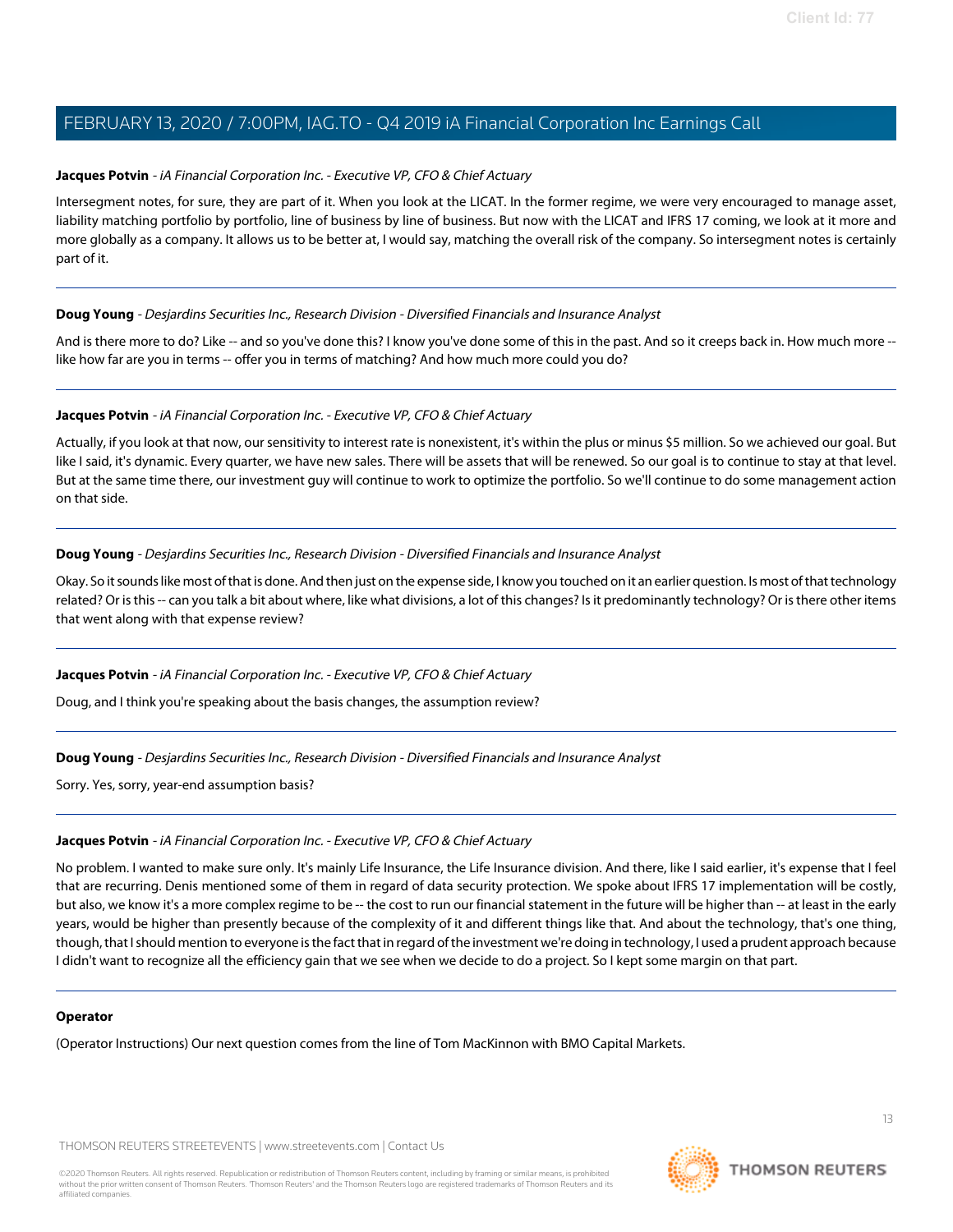# <span id="page-13-0"></span>**Tom MacKinnon** - BMO Capital Markets Equity Research - MD & Analyst

A couple of questions. The first, I think when you did the IAS acquisition, you talked about \$0.38 accretion in 2022. You've made a few other small ones here in Canada, and you've updated, at least, the thinking around integration costs and accretion for 2020 and 2021. Is it -- should we still be looking at \$0.38 for IAS for 2022? Or is it higher now that you've made a few other acquisitions?

# **Jacques Potvin** - iA Financial Corporation Inc. - Executive VP, CFO & Chief Actuary

Actually, for sure, the other acquisitions are in the Canadian division that are shown in the Group Insurance division. So for sure, they will add to the to the number you just mentioned. Because the number you just mentioned are really relative to IAS only.

# **Tom MacKinnon** - BMO Capital Markets Equity Research - MD & Analyst

Okay. And can you give us any idea as to how much we should add to that?

# **Jacques Potvin** - iA Financial Corporation Inc. - Executive VP, CFO & Chief Actuary

I don't know, Sean. If you can, if you have those numbers, I don't have those numbers on the top of my head.

# **Sean O'Brien** - iA Financial Corporation Inc. - SVP of Dealer Services

I don't have at the top of my head, Jacques.

# **Denis Ricard** - iA Financial Corporation Inc. - CEO, President & Director

So we will provide you more color, certainly at the Investor Day.

# **Tom MacKinnon** - BMO Capital Markets Equity Research - MD & Analyst

Okay. And in 2019, you did do some buybacks, you kind of stopped them just over the last quarter or so. But I'm just wondering, in your guidance for 2020, you've got capital generation, but are we -- is there any significant buyback activity in that guidance?

# **Denis Ricard** - iA Financial Corporation Inc. - CEO, President & Director

It's Denis here. You know that our first choice in terms of capital deployment is for growth. And considering where we are right now, we will certainly direct our capital towards either acquisitions or organic growth. And we also said, and we continue to act as is, that we will be opportunistic on the buyback. So right now, it's -- the activity is quite small.

# **Operator**

Our next question comes from the line of Darko Mihelic with RBC Capital Markets.

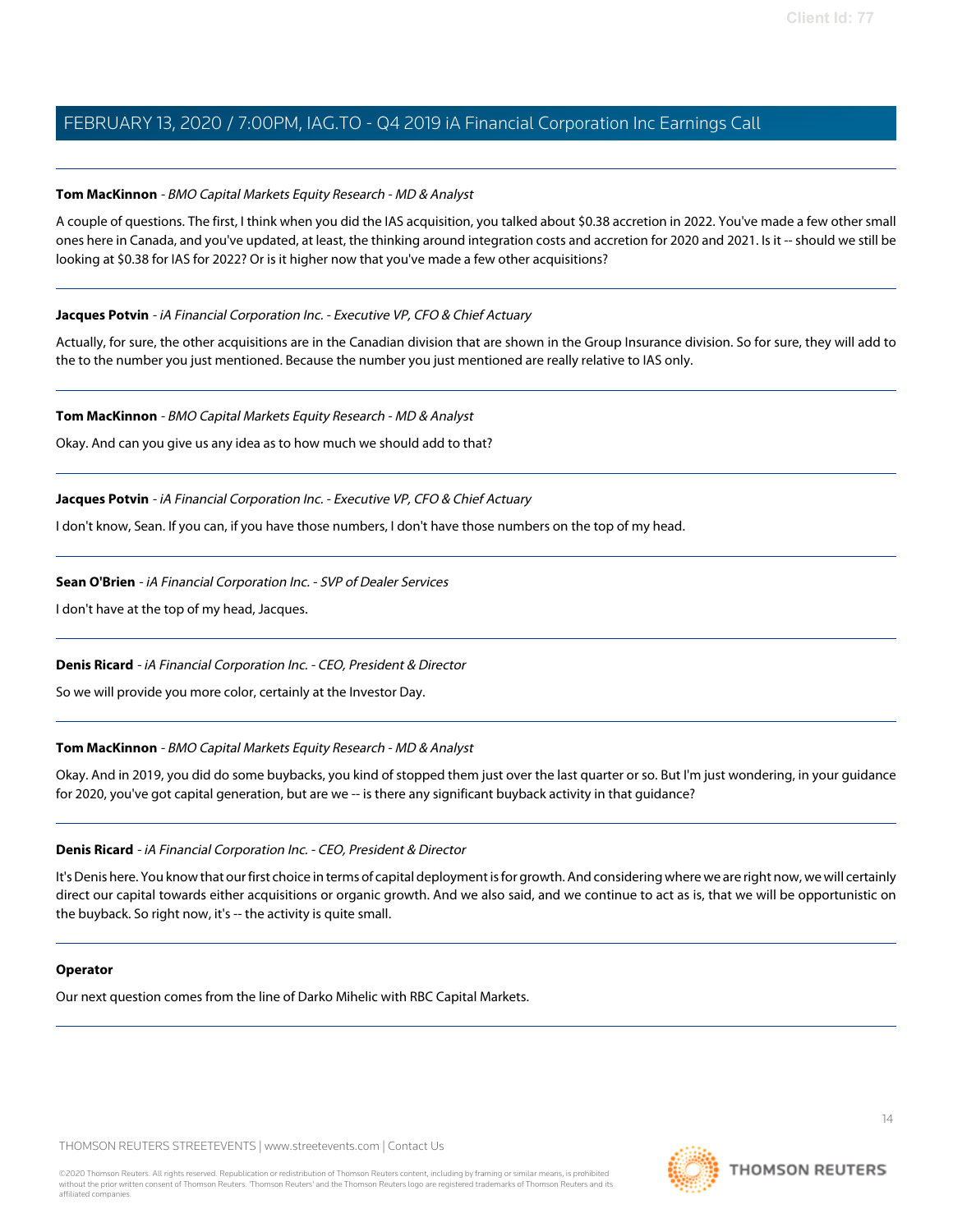# <span id="page-14-0"></span>**Darko Mihelic** - RBC Capital Markets, Research Division - MD & Equity Analyst

A couple of modeling questions. And thank you very much for Slide 21, it's helping me a little bit with some of the geography of what's happening post IAS. I wanted to confirm a couple of things, though. When I look at this slide, and I see post IAS, the \$15 million effectively split between investment income and financing intangibles. I just want to confirm that this is not the integration charges that you will be excluding from the core number for 2020? Is that the way I should think of that?

# **Jacques Potvin** - iA Financial Corporation Inc. - Executive VP, CFO & Chief Actuary

You're totally right, it's not that. Actually, presently, the way you have to look at it is presently we are invested in assets, it could be bonds, it could be stock, whatever, and we will have to sell those bonds, and they would be transformed into goodwill and tangible assets that will earn 0. So this is the impact the loss of investment income on those assets.

# **Darko Mihelic** - RBC Capital Markets, Research Division - MD & Equity Analyst

Perfect. Okay. So I know how to model that. So then the next question is, the actual integration charges, should I be taking that and running that through expected profit in the U.S.? Or will it be considered an experience loss?

# **Jacques Potvin** - iA Financial Corporation Inc. - Executive VP, CFO & Chief Actuary

Yes, we will show it, like I said earlier, we will show that as being a noncore item. So it has to be substract from the guidance we're providing.

# **Darko Mihelic** - RBC Capital Markets, Research Division - MD & Equity Analyst

okay. But should I run that through expected profit? And then back it. I mean, it's just a geography question, like, I understand we'll be backing it out, but I just want to understand where?

# **Jacques Potvin** - iA Financial Corporation Inc. - Executive VP, CFO & Chief Actuary

Yes. Actually, if you look at the guidance, you will have the expected profit there. And what we will show to you, it would be an item of notes in every quarter that would show that because we provided, actually, the \$0.15 from this year, 2020, and \$0.10 for next year as being the integration costs. So those ones won't repeat.

Go ahead, Darko.

# **Darko Mihelic** - RBC Capital Markets, Research Division - MD & Equity Analyst

Yes. And what's causing the increase in the iA Auto and Home in terms of a run rate?

# **Jacques Potvin** - iA Financial Corporation Inc. - Executive VP, CFO & Chief Actuary

Actually, it's a business that is very profitable. If you look at the experience, this year has been tremendous. So the run rate is reflecting that there is a growth of business that we're expecting. Like Mike mentioned earlier, the growth in Q4 has been 11%. So we're quite pleased with that. So we are not surprised by that growth.

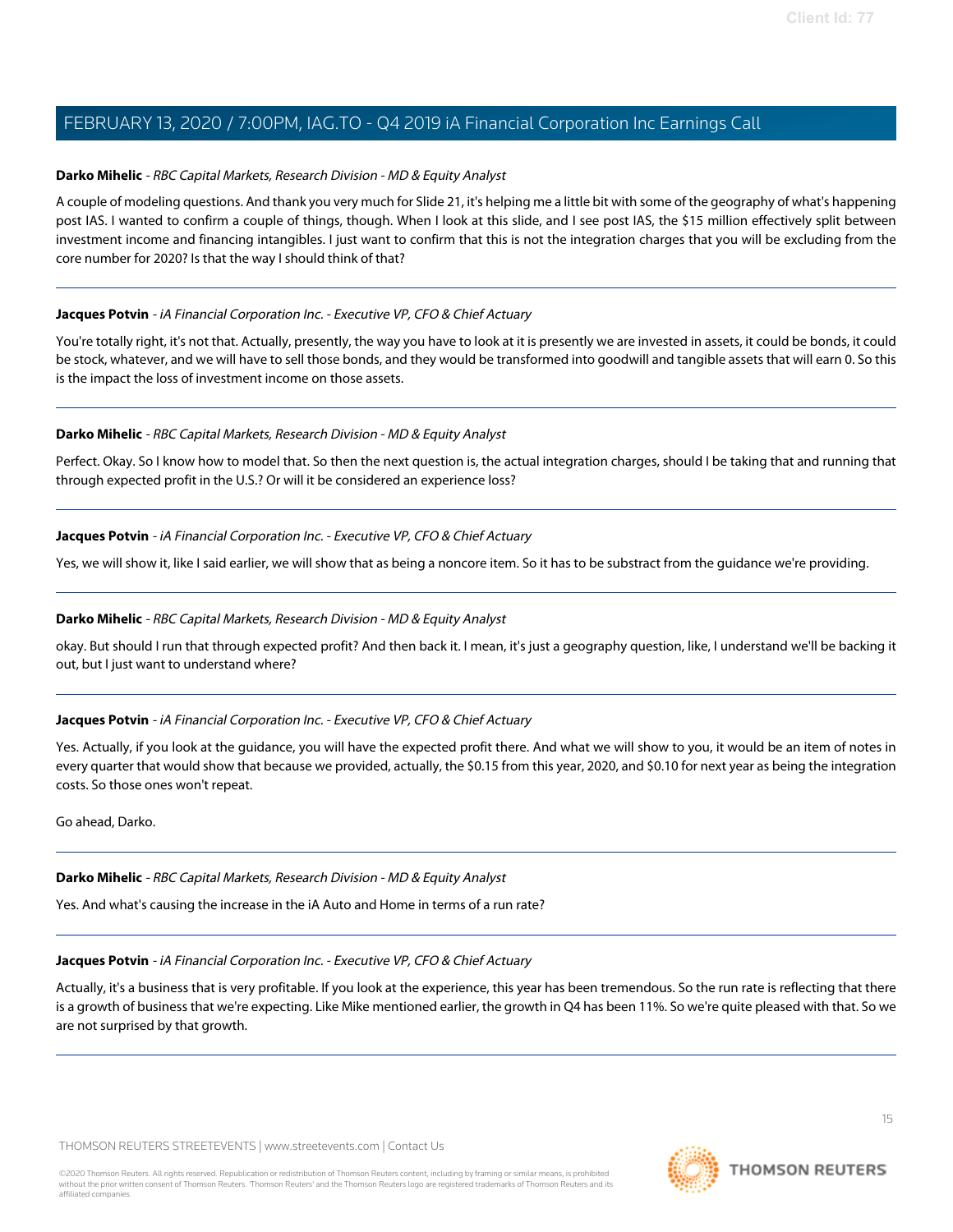# **Denis Ricard** - iA Financial Corporation Inc. - CEO, President & Director

And please keep in mind that over the last 2 or 3 years, there's been, let's call it, a huge repricing being done in the province of Québec in terms of those products. We've been ahead of the game during all that time. We are reaping the benefit right now.

#### **Operator**

<span id="page-15-0"></span>Our next question comes from Scott Chan with Canaccord Genuity.

**Scott Chan** - Canaccord Genuity Corp., Research Division - Director of Research of Financials & Financial Services Analyst

I just wanted to go back to your 2020 earnings guidance. And with IAS as being net neutral in 2020, you talked about prior acquisitions contributing to earnings growth. Would the prior acquisitions contribute up to the 2% that you kind of target on an annual basis? Within that guidance?

# **Denis Ricard** - iA Financial Corporation Inc. - CEO, President & Director

Well, the way I look at it is that it's -- the acquisitions that we made in the past, and here, I think you're not talking about the IAS or the 2 that we did at the beginning of this year. So am I right to say that you're talking, like, about past acquisitions?

**Scott Chan** - Canaccord Genuity Corp., Research Division - Director of Research of Financials & Financial Services Analyst

Perfect. Yes. That's right. Yes.

# **Denis Ricard** - iA Financial Corporation Inc. - CEO, President & Director

Yes. So I think you have to look at it. When we made the presentation at the last Investor Day, we showed that out of the 10% EPS growth objective over the long term. There was impact coming from acquisition. That's an average over a long time. So yes, the acquisition that we made in the past, all in, they are incorporated in the guidance.

**Scott Chan** - Canaccord Genuity Corp., Research Division - Director of Research of Financials & Financial Services Analyst

And on a previous question, I thought the \$0.15 that you responded to was included in that number. But it looks like it's excluded when I read the slide, is that correct?

# **Jacques Potvin** - iA Financial Corporation Inc. - Executive VP, CFO & Chief Actuary

Yes, the \$0.15 is including all the recent acquisition, IAS and the 3 acquisitions we made in the dealer division in Canada.

# **Operator**

Mr. Ricard, there are no further questions at this time. Please continue with your presentation or closing remarks.

# **Denis Ricard** - iA Financial Corporation Inc. - CEO, President & Director

Okay. Thanks a lot. Listen, I've got maybe 2 very, very short messages, the first one is on growth, and on growth, I think you've seen that we've had very, very significant growth in our major sectors. And when we look at, let's say, in the insurance product, where we're really on the right path.



16